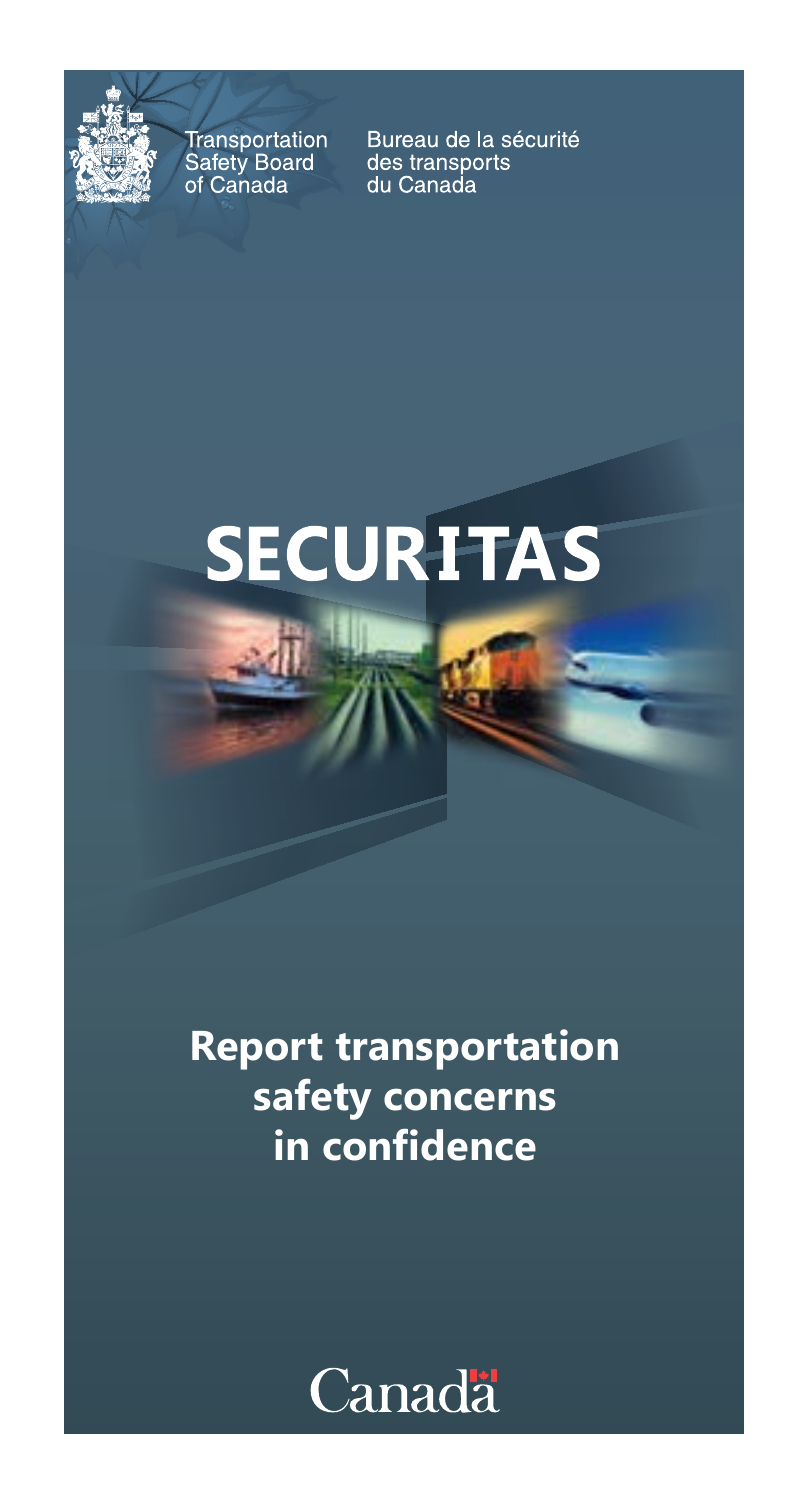

#### **Report transportation safety concerns in confidence**

The Transportation Safety Board of Canada (TSB) administers a program called SECURITAS that enables you to report—in confidence—concerns you may have about safety in the marine, pipeline, rail and air modes of transportation. The incidents and potentially unsafe acts or conditions you report through SECURITAS are not always reported through other channels.

© Minister of Public Works and Government Services Canada 2013 Cat. No. TU4-21/2013 ISBN: 978-1-100-54472-4

## **Why use SECURITAS?**

SECURITAS reports can lead to the TSB making formal recommendations to the Minister of Transport or issuing safety advisories to other government departments or industry organizations for action.

SECURITAS reports can help the TSB identify widespread safety issues.

By combining confidential report data with other accident and incident reports and studies, and by sharing safety information with other agencies in Canada and abroad, investigators gain greater insight into national and global transportation safety issues.

SECURITAS reports may support TSB studies and analyses on safety-related matters such as operating procedures, training, human performance and equipment.

### **How is confidentiality protected?**

The *Canadian Transportation Accident Investigation and Safety Board Act* (*CTAISB Act*) protects the confidentiality of the statements that witnesses or those involved in transportation occurrences make, as well as the identity of persons who report confidentially to SECURITAS, so they can be frank with TSB investigators without any fear of reprisal, self-incrimination or embarrassment.

Letters, faxes, e-mails and telephone messages to SECURITAS come directly into the SECURITAS office and are handled only by authorized SECURITAS analysts. The analysts are specialists in marine, pipeline, rail and aviation safety.

A confidential record is kept of the reporter's name and contact information because the SECURITAS analyst may need to reach the reporter to follow up on the details of his or her report—but the reporter's identity is kept confidential.

The *CTAISB Act* (Section 31) and the *TSB Regulations* prohibit the release of any information that could reveal a confidential reporter's identity without the reporter's written consent.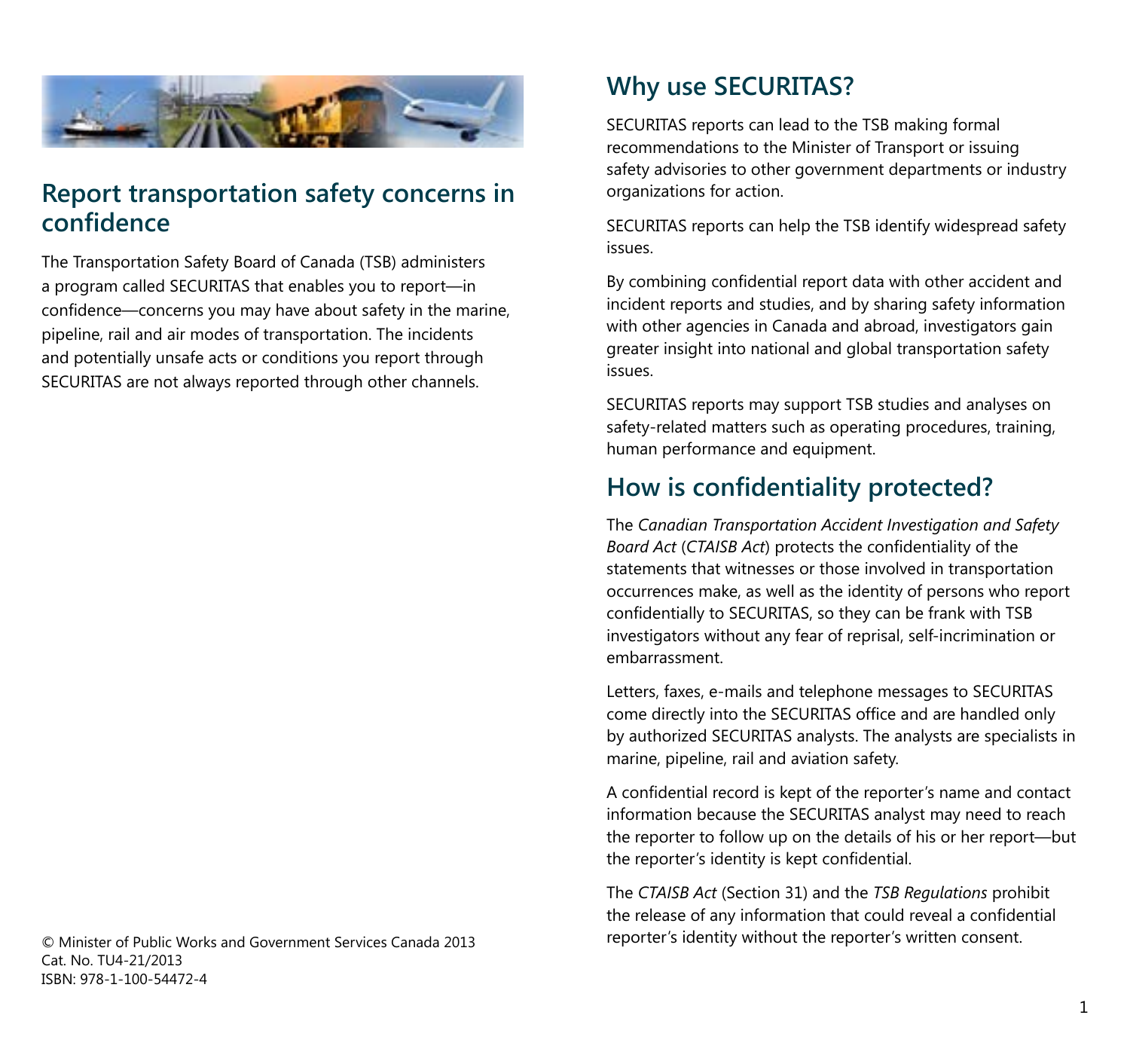### **How is this information used?**

SECURITAS analysts examine each report and enter the pertinent information into the SECURITAS database. The TSB initiates action according to the gravity of the safety concern.

When the reported observation is confirmed to represent a safety deficiency, the TSB forwards the information, often with its suggestion for corrective action, to the appropriate regulatory authority. Sometimes the TSB contacts specific transportation organizations, companies and/or agencies directly if they are the ones best placed to correct the problem, but it will not take any action that might reveal the reporter's identity.

By comparing SECURITAS reports with other reports of similar situations, the TSB can also identify systemic safety deficiencies.

#### **How to report to SECURITAS**

SECURITAS is primarily concerned with unsafe acts and conditions in commercial and public transportation systems within federally-regulated modes of transport (marine, pipeline, rail and air).

Contact SECURITAS, and include the following in your message:

- your name, address and phone number
- your profession and experience
- your involvement in the unsafe situation being reported
- where else you may have reported this unsafe situation or safety concern
- complete identification of the ship, pipeline, rolling stock or aircraft
- the name of the owner/operator of the equipment

Also, please describe the unsafe act or safety concern.

#### For example:

- How was the unsafe act/condition discovered?
- If you are describing an event, tell SECURITAS ○ what happened;
	- where it happened;
- when it happened (the date and the local time); and ○ why you think it happened.
- What actions/inactions resulted, or could have resulted?
- How do you think the situation could be corrected?

You will find the contact information at the end of this brochure.

#### **What should you not report to SECURITAS?**

- Regulatory infractions or illegal activities that do not affect safety
- Customer service complaints
- Undesirable working conditions that do not affect transportation safety

### **False or misleading reports**

Remember that it is an offence to knowingly give false or misleading statements to the TSB through SECURITAS. The purpose of your report should be to advance transportation safety through the identification of real safety deficiencies.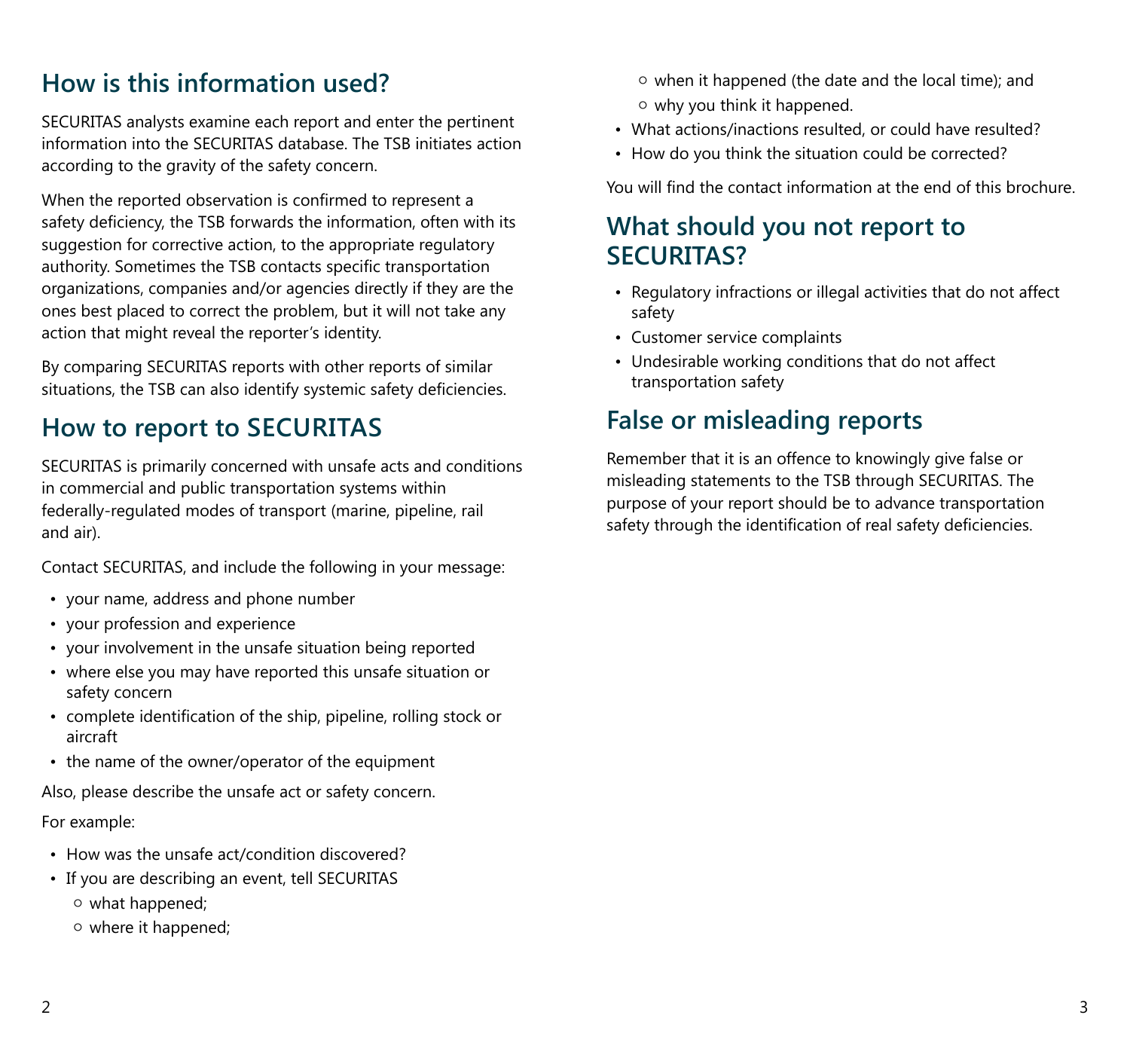## **Marine**



## **Who reports to SECURITAS?**

You are a ship's officer or crew member, a shore repair crew or maintenance engineer, a harbour master, a wharfinger, a stevedore, a pilot, a passenger—or any other person with an interest in marine safety.

### **What kind of situation should you report?**

These are some examples of the types of situations that could affect marine safety and that your report might help correct.

#### **Unsafe conditions**

- Deteriorated condition of the hull: extreme corrosion, perforation of plates and frames; sub-standard conditions of watertight hatches, doors and other openings
- Sub-standard condition of main or auxiliary machinery, or steering systems; malfunctioning alarm systems; inadequate life-saving equipment; defective fire protection, fire-prevention or fire-fighting systems; inadequate navigational equipment, charts or publications
- Inadequate skills and knowledge of crew members in language, seamanship, navigation, or safety
- Inadequately marked or charted obstructions to safe navigation; inadequate weather services; lack of traffic information

• Inadequate condition and inspection of life-saving equipment such as lifeboats, lifejackets, immersion suits; expired life-saving equipment certificates; inadequate fire and boat drills

- Unsafe navigational procedures and practices; deviating from established collision-avoidance procedures; inadequate passage planning; poor bridge procedures
- Crew-scheduling practices resulting in excess workload or fatigue; safety procedures being bypassed due to operational pressures
- Inadequately maintained hatches, openings, watertight doors, machinery, davits or other mechanical equipment
- Inadequate number, qualification or certification of deck or engine-room officers and crew members
- Systematic non-compliance with the provisions of the *Collision Regulations*; non-compliance with regulations related to life-saving, safe manning, and safe working practices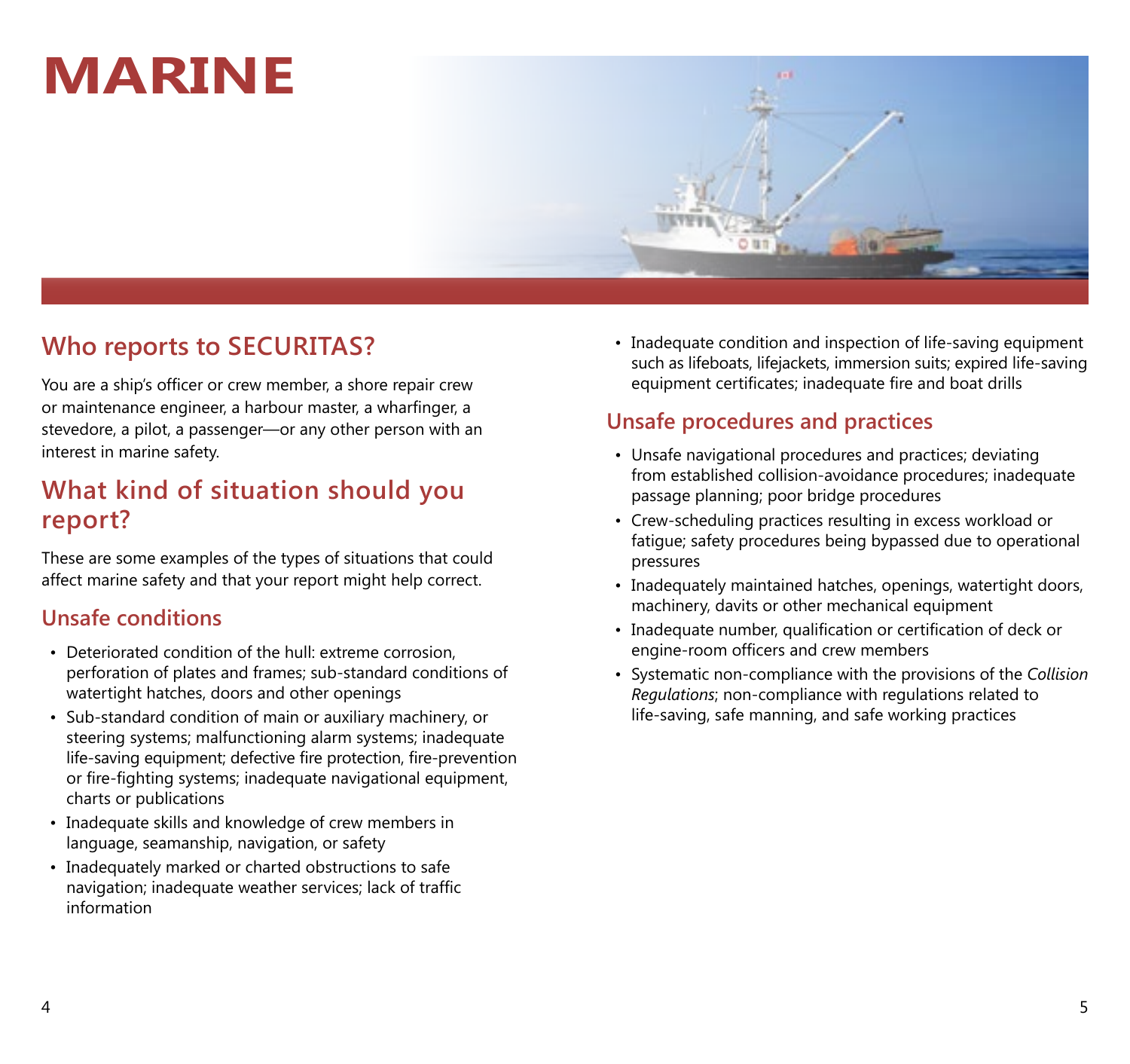## **Pipeline**



## **Who reports to SECURITAS?**

You are a pipeline engineer, surveyor, inspector, equipment operator, control centre employee, plant maintenance employee—or any other person with an interest in pipeline safety.

### **What kind of situation should you report?**

These are some examples of the types of situations that could affect pipeline safety and that your report might help correct.

#### **Unsafe conditions**

- Poor equipment design or maintenance; failed safety control; worn components or corroded pipelines; inadequate safety appliances affecting the safe operation of pipelines
- Poor plant maintenance; poor protection of pipeline at roadway crossings; instability of subgrade/embankment above and below the pipeline
- Contradictory or ambiguous information in operating instructions or orders; inadequate communication
- Pipeline in service without the required mechanical, electrical and hydraulic safety inspections or other physical inspections

- Management procedures and/or practices which create an unsafe situation, e.g., conflicting expectations, conflicting instructions, or lack of procedures
- Poor vigilance: staffing levels during inspections; crew scheduling; inadequate crew rest
- Local operating practices do not comply with safe operating procedures, e.g., not completing work properly, leaving valves unsecured or protective devices unarmed
- Personnel operating pipelines without the necessary training and/or certification
- Inadequate design, application or implementation of rules and/or regulations that affect the operation of pipelines and plants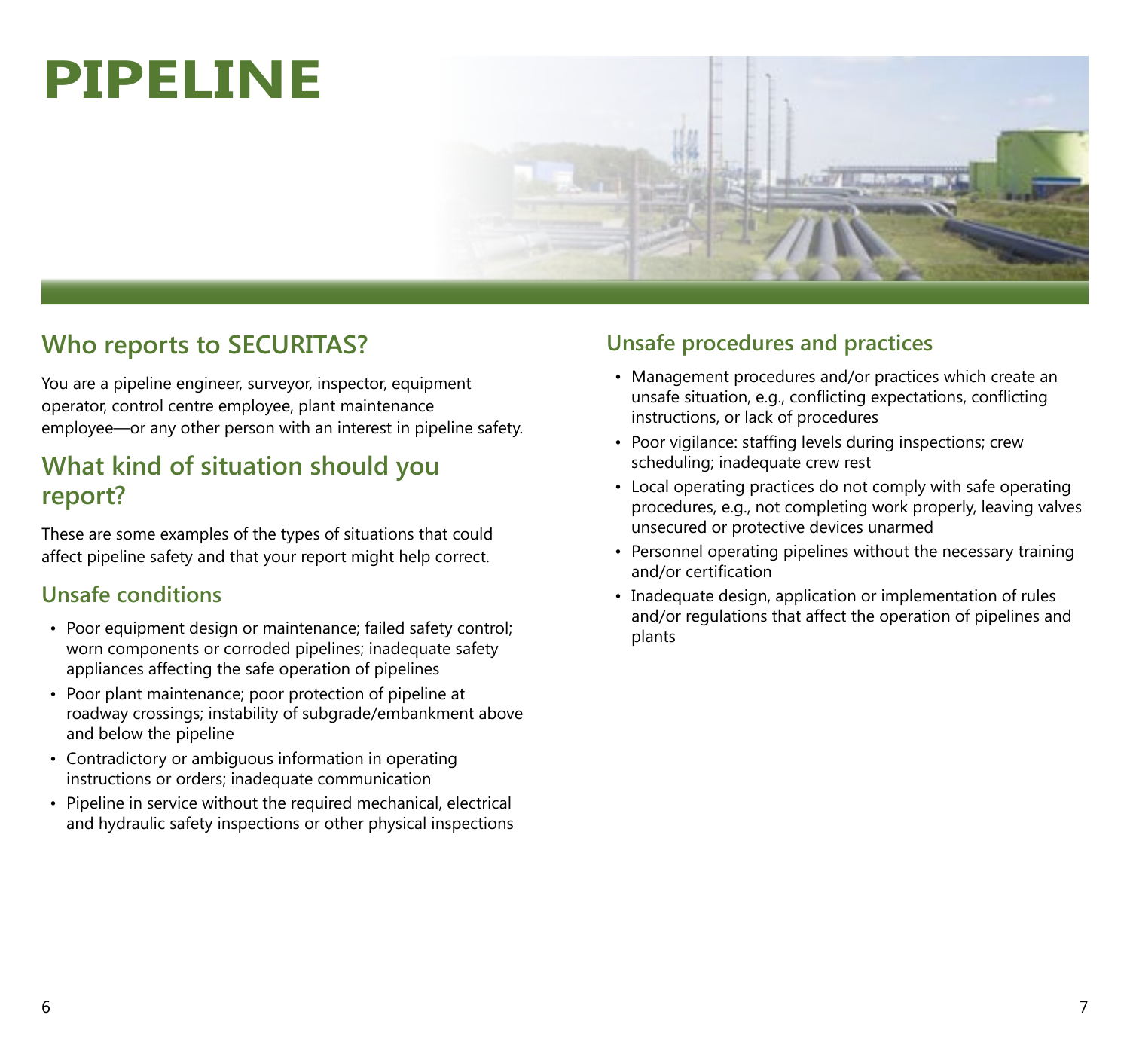# **Rail**



## **Who reports to SECURITAS?**

You are a locomotive engineer, conductor, trainperson, signal maintainer, rail traffic controller, track maintenance employee, equipment personnel, a passenger—or any other person having an interest in rail safety.

#### **What kind of situation should you report?**

These are some examples of the types of situations that could affect rail safety and that your report might help correct.

#### **Unsafe conditions**

- Poor equipment design or maintenance; failed reset safety control; worn components or flat wheels; inadequate safety appliances affecting the safe operation of rolling stock
- Poor track maintenance; poor sight-lines at public crossings instability of subgrade/embankment above and below the roadbed
- Contradictory or ambiguous information in timetable or orders; inadequate radio coverage
- Rolling stock in service without the required mechanical safety or other physical inspections

- Management procedures and/or practices that create an unsafe situation, e.g., conflicting expectations or instructions
- Poor vigilance: staffing levels during inspections; crew scheduling; inadequate crew rest
- Local operating practices that are not in compliance with safe operating procedures, e.g., not calling signals, leaving switches aligned for other than main track, not securing standing cars
- Personnel operating rolling stock without the necessary training and/or certification
- Inadequate design, application or implementation of rules and/or regulations that affect the operation of railway rolling stock, such as cars and locomotives, hi-rail equipment, snow-ploughs, spreaders, railway cranes and other on-track maintenance equipment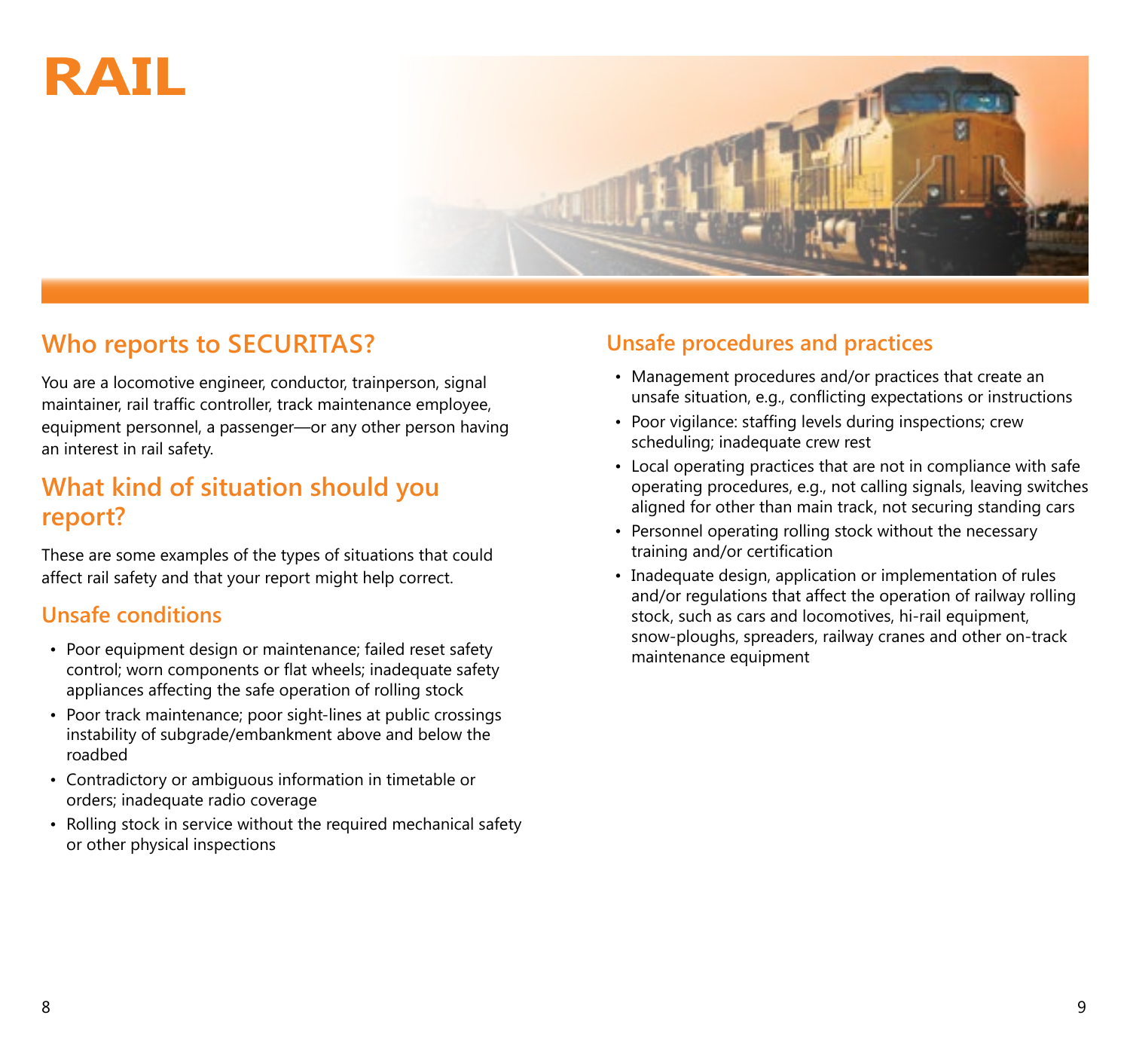## **Air**



## **Who reports to SECURITAS?**

You are a pilot, air traffic controller, dispatcher, flight services specialist, flight attendant, aircraft maintenance engineer, a passenger—or any other person having an interest in aviation safety.

### **What kind of situation should you report?**

These are some examples of the types of situations that could affect air transportation safety and that your report might help correct.

#### **Unsafe conditions**

- Chronic lack of repair of aircraft, poor maintenance practices
- Unsafe runway or aerodrome conditions
- Inadequate or poor air traffic services in a particular area
- Poor reception of navigation signals, weak radio coverage, inadequate weather services
- Errors in aeronautical publications; unsafe procedures published in manuals of instructions for pilots, cabin crew, ground crew, or aircraft maintenance or air traffic services

- Routinely descending below minimum en route altitude or approach in instrument meteorological conditions
- Non-compliance with airworthiness directives, minimum equipment list
- Pilots flying in excess of regulatory flight-time limits
- Unsafe aircraft circuit procedures and/or communications
- Air traffic control practices that could jeopardize the safety of flight, e.g., use of non-standard phraseology, compromising separation criteria, inadequate manning and supervision
- Unsafe cabin baggage stowage procedures; unsafe passenger seating or cargo securing arrangements
- Aircraft maintenance procedures not completed correctly but signed off
- Shortcuts in following checklist procedures
- Crew scheduling problems: inadequate crew composition, unqualified crew, inadequate crew rest
- Scheduling personnel who are not professionally or medically qualified for the assigned duties
- The use of unapproved parts, time-expired equipment